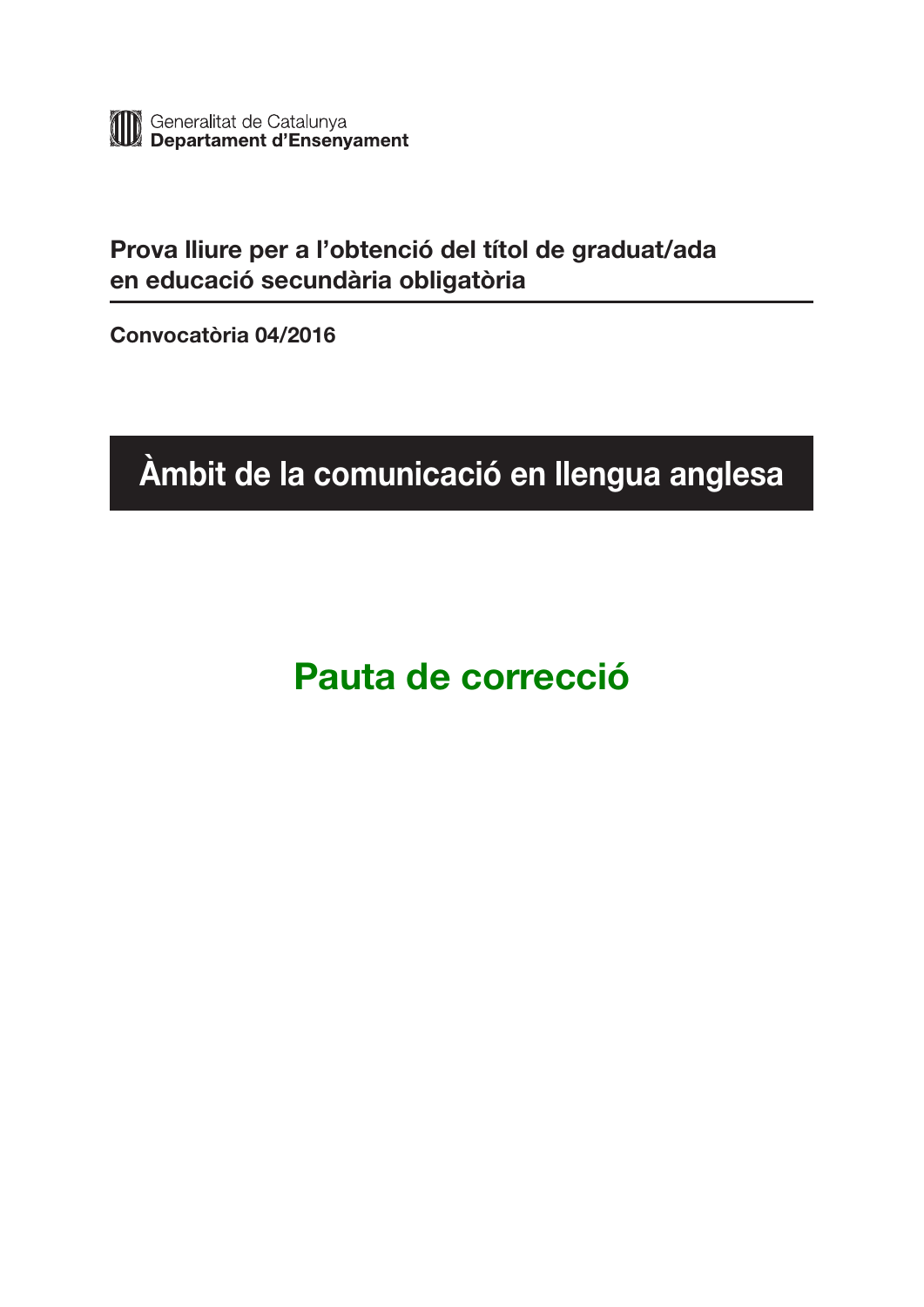#### *Audio 1*

**1. Listen to the text** *The Milkmaid* **and write down if the sentences are true (T) or false (F).** *[7 points]*

#### *(Podeu consultar la transcripció del text oral al final del document.)*

| The milkmaid was a pretty girl with blonde hair. | x |  |
|--------------------------------------------------|---|--|
| She was talking to a young guy.                  |   |  |
| She was planning to sell the milk in the market. |   |  |
| With the money she wanted to buy chicks.         |   |  |
| Next, she intended to buy some new clothes.      | x |  |
| Eventually, she spilled the milk on the ground.  | x |  |
| She received a reward from an old lady.          |   |  |

#### *Audio 2*

### **2. Listen to the text** *The Old Man and the Figs* **and choose the correct answer.**  *[18 points]*

- a) The Emperor was riding with his army when:
- $\Box$  he noticed a big fig tree in a garden
- $\Box$  they found a young gardener
- **he saw a man planting a tree**
- $\Box$  he ordered the soldiers to detain a gardener
- b) The Emperor told the man that:
- $\Box$  it was not the wrong season of the year

# **he was too old**

- $\Box$  he was not a good gardener
- $\Box$  the taste of the fruit was not good
- c) How old is the old man?

#### **He's a hundred years old**

- $\Box$  He's eighty-nine years old
- $\Box$  He's ninety-two years old
- $\Box$  He can't remember his age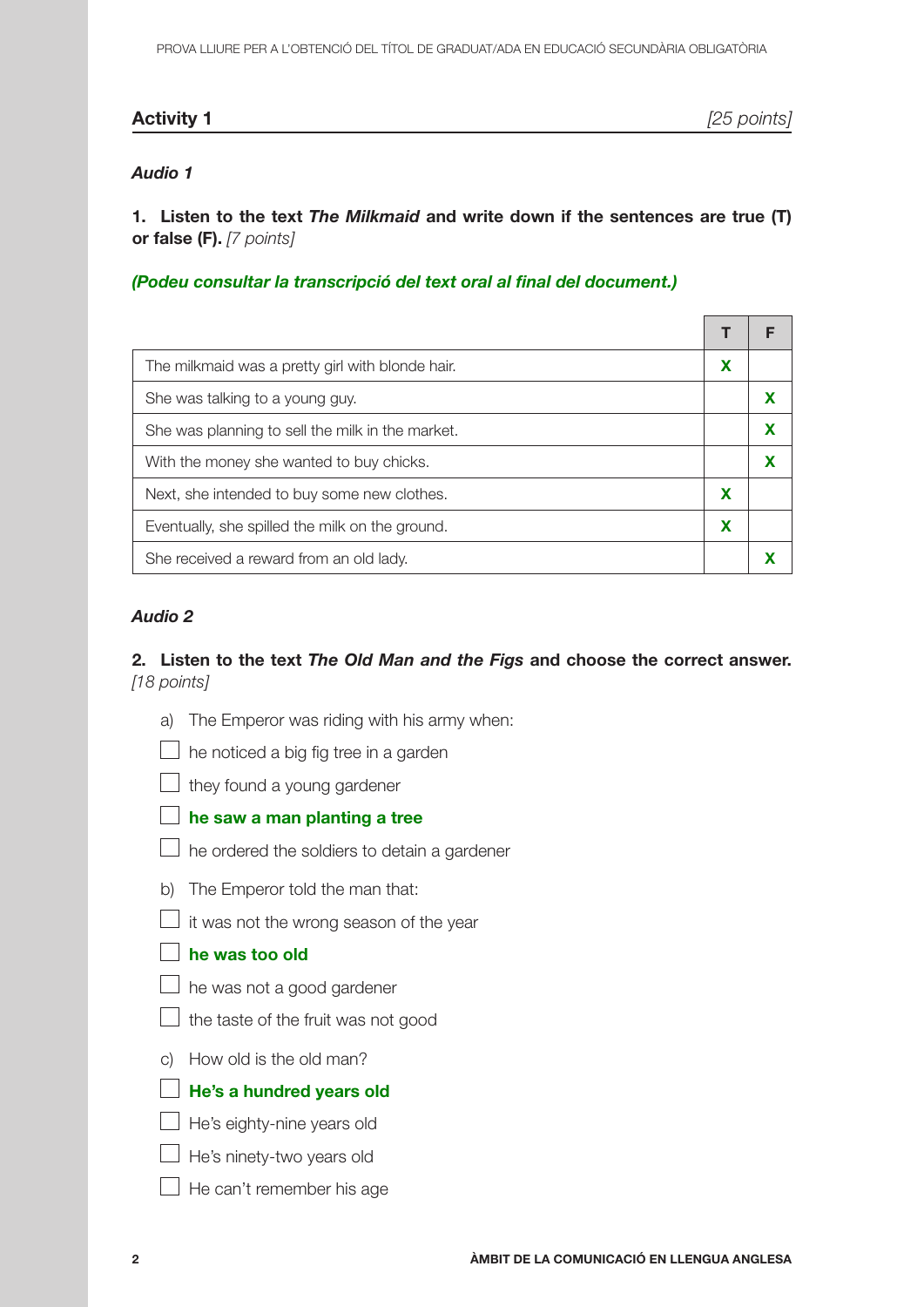d) How long did it take the fig tree to give fruit?

|  | twenty years |  |
|--|--------------|--|
|--|--------------|--|

- $\Box$  twelve vears
- $\Box$  just one year

# **a decade**

- e) The old man decides to visit the Emperor as:
- $\Box$  he wants to sell him some figs
- $\Box$  he wants to have breakfast with him

#### **he wants to offer him his best figs**

- $\Box$  his basket is filled with presents
- f) The Emperor honoured him with:
- **L** a new basket

**some gold coins**

- exotic fruits
- some coal
- g) When his neighbour knew about his good fortune:

### **she was filled with envy**

- $\Box$  she was deeply deceived
- $\Box$  she was really happy
- $\Box$  she wanted to marry him
- h) The woman sent her husband to the palace and the Emperor:
- was very much pleased

| gave him a punishment |  |  |
|-----------------------|--|--|
|                       |  |  |

- $\Box$  gave him a reward
- $\Box$  did receive him at the hall
- i) When the husband returned home to his wife:
- $\Box$  the woman was absent
- $\Box$  he was suffering from constipation
- **he was sad and in pain**
- $\Box$  she wanted coconuts instead of figs

#### **Activity 1**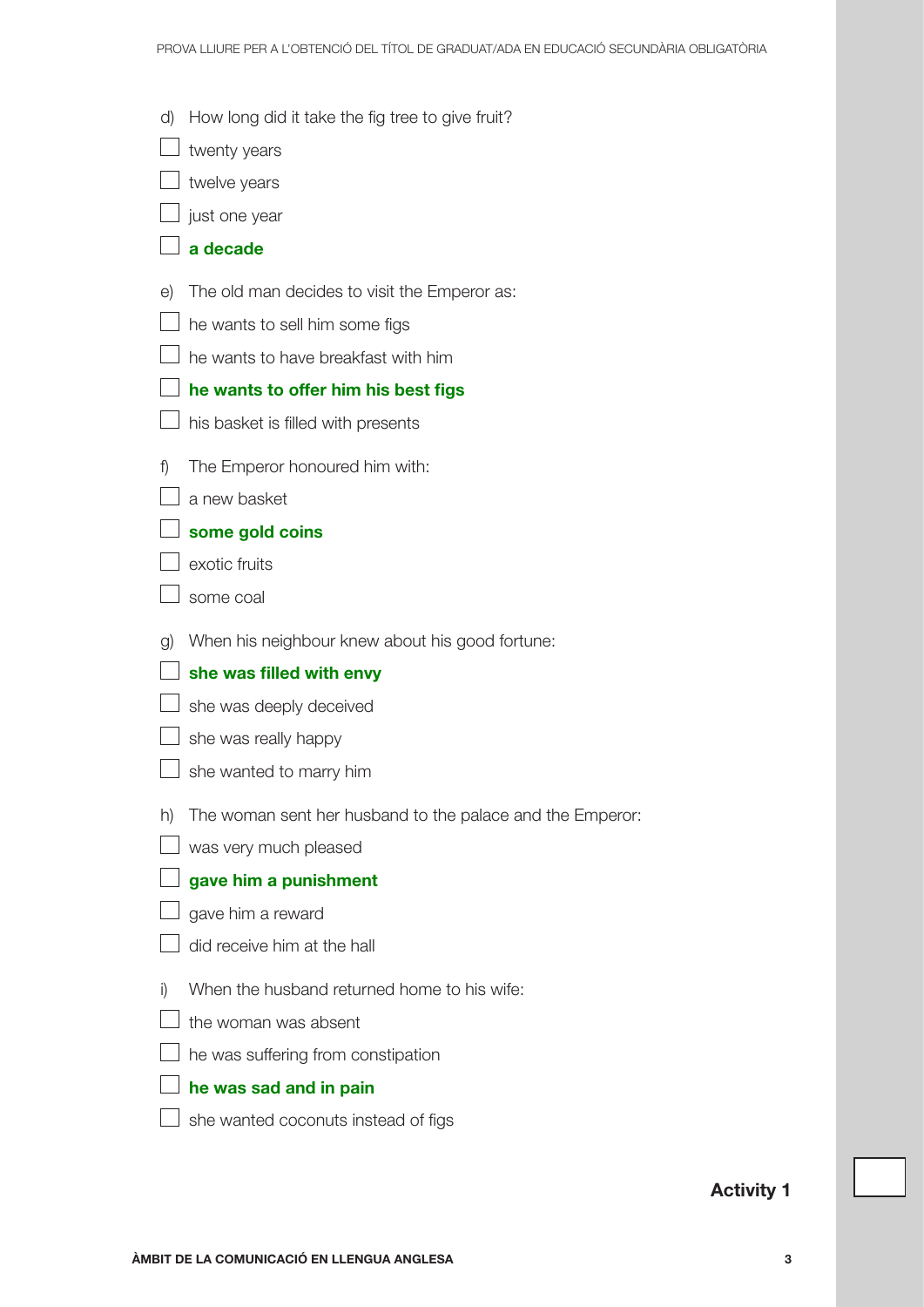PROVA LLIURE PER A L'OBTENCIÓ DEL TÍTOL DE GRADUAT/ADA EN EDUCACIÓ SECUNDÀRIA OBLIGATÒRIA

### **Activity 2** *[25 points]*

#### **Read the text.**

A Dutch teen sailed into the record books today as she ended her yearlong journey, supposedly becoming the youngest person to ever circumnavigate the globe.

Laura Dekker, who was born on a boat in a New Zealand port and says she spent the first four years of her life at sea, celebrated her 16th birthday on her 38-foot yacht "Guppy" during her voyage. She sailed into port on the island of St. Maarten after travelling 27,000 nautical miles around the world.

Dekker claims to be the youngest person to have completed the trip, but the Guinness Book of World Records and the World Sailing Speed Council refuse to certify her claim because they say they don't want to encourage any future, dangerous attempts by younger and younger sailors.

"Since (I left) a lifetime of experiences have gone by. It feels like it was just yesterday, but at the same time, it seems like it was an eternity ago," Dekker wrote on her blog.

Dekker was greeted today by her mother, father, and grandparents, as well as dozens of others who cheered her on as she stepped foot on the dock. She started her journey from the same port in St. Maarten one year ago.

Dutch officials tried to prevent the trip when a court blocked her original departure at age 14. Child welfare authorities asked that Dekker be removed from the care of her father, Dick Dekker, and be placed under state supervision to prevent risks to her safety, but, according to a translation from the Dutch, "After a one year 'battle,' I am allowed to go!! This is so great!"

The round-the-world trip was highlighted with multiple stops in ports around the world. As her trip came to an end, Dekker reflected on her experience.

"I am looking forward to my arrival and to officially end my journey even though I feel like I already accomplished what I set out to do a long time ago," Dekker wrote. "I have already learned very much about myself along the way and I also have learned very much from all the different places and the many different people that I came in contact with in so many different countries."

Other teens to have completed the trip include Jessica Watson of Australia at age 16, Michael Perham of England at age 17, and Zac Sunderland of America at age 17.

Abby Sunderland, Zac's sister, attempted to complete the trip at the age of 16, when her boat capsized and was dismasted in the Indian ocean, and she had to be rescued.

Published by Aston Marra at ABC News.com on 21st January 2012

Adapted from: http://abcnews.go.com/blogs/headlines/2012/01/dutch-teen-completes-solo-journey-around-the-world/

#### **1. Answer the questions.** *[14 points]*

a) How long did it take Laura Dekker travelling around the world?

#### **One year.**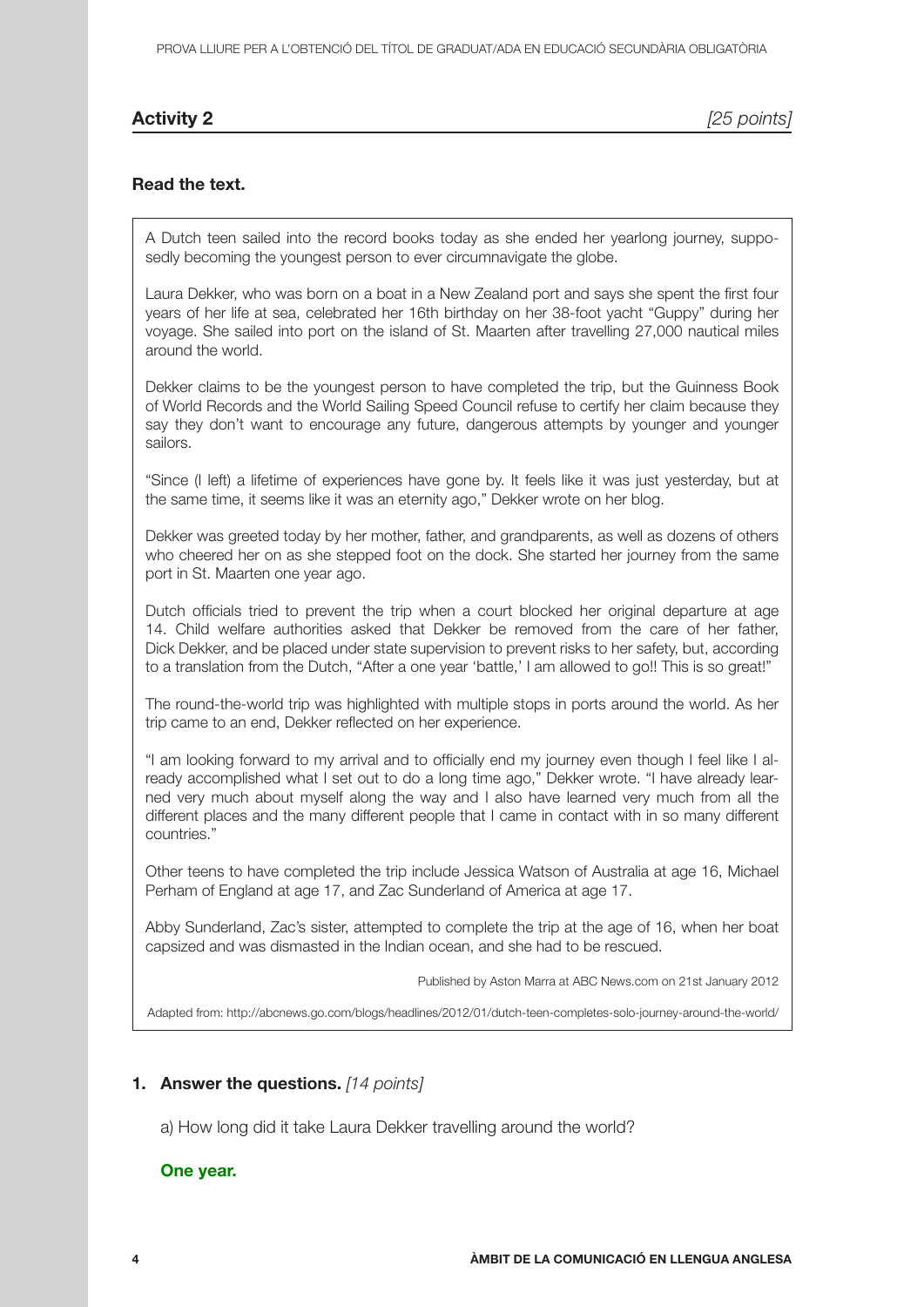b) Where did she depart from?

#### **She started her journey from the island of St. Maarten.**

c) Why do the Guinness Book of World Record and the World Sailing Speed Council refuse to certify her?

**Because they don't want to encourage any future, dangerous attempts by younger and younger sailors.**

d) Which relatives received Laura at her arrival?

#### **Her mother, father and grandparents.**

e) Which knowledge did she get from her trip?

#### **She learnt about herself, and from all the different places and people she met.**

f) Is Laura the first youngster to travel around the world?

#### **No, other teens have completed the trip before her.**

g) What happened to Abby Sunderland?

**Her boat capsized and was dismasted and she had to be rescued.**

**2. Write down if the sentences are true (T) or false (F), according to the text.** *[8 points]*

| Laura is from Germany.                                       |  |
|--------------------------------------------------------------|--|
| She celebrated her 16th birthday with her family.            |  |
| Laura had first tried to begin her trip when she was 14.     |  |
| Laura was feeling sad and didn't want to finish her journey. |  |

#### **3. Propose a title for the text.** *[3 points]*

*Alguns títols possibles:* **Dutch Teen Completes Solo Journey Around the World, A trip around the world, Sailing around the world,** *etc.*

**Activity 2**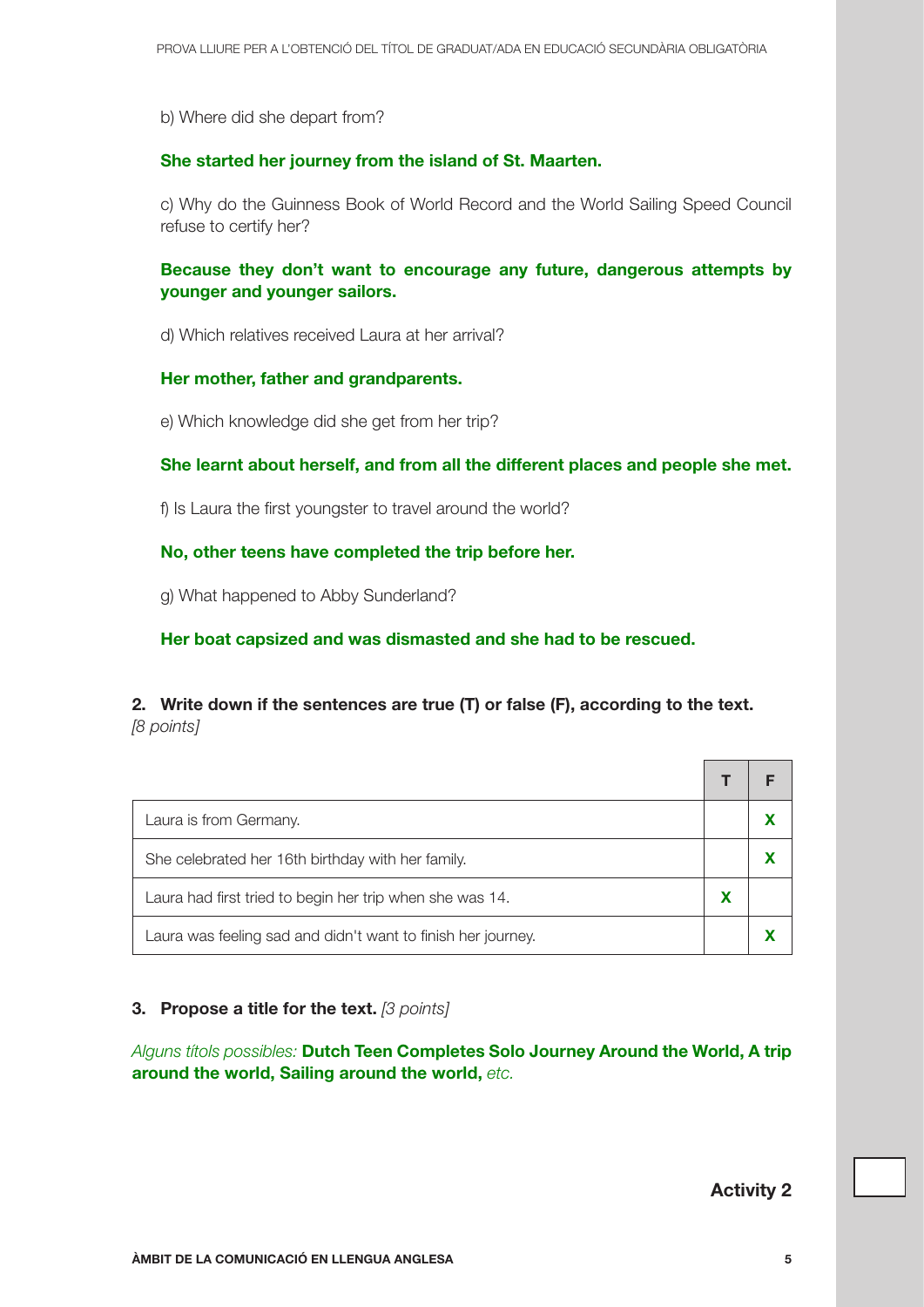# **Activity 3** *[25 points]*

## **1. Match the two columns to form dialogues.** *(17 points)*

| Hi, how are you doing today?                                                                      | 6            | I'm sorry, I don't smoke.                                                               |
|---------------------------------------------------------------------------------------------------|--------------|-----------------------------------------------------------------------------------------|
| What horrible weather today.<br>I'd love to go out, but I think it will<br>just continue raining. | 8            | This all looks good! I think that<br>have a pretty good idea of wha<br>we want.         |
| Hello, may I join you?                                                                            | 12           | Yes, I'd be glad to.                                                                    |
| Hi. I have a reservation under<br>the name of Sandals.                                            | 1            | I'm pretty good. Thanks for ask                                                         |
| Good morning. I need to return<br>this sweater.                                                   | 5            | That won't be a problem, as lor<br>as you have your receipt.                            |
| Have you got a light, please?                                                                     | 4            | May I see your ID, sir?                                                                 |
| I'm looking for a pair or shoes.                                                                  | 15           | It's \$10.                                                                              |
| Are you ready to order?                                                                           | 14           | Yes, I do. I hate smoking.                                                              |
| Linda, this is delicious! Do you<br>prepare all of your own cakes?                                | 16           | I'm calling concerning my bill.<br>I think I've been overcharged<br>for the past month. |
| Can I help you?                                                                                   | 7            | What size do you take?                                                                  |
| Good afternoon, I hope you don't<br>mind answering a few questions.                               | 9            | Yes, I usually bake at the week<br>I like having sweets in the hous                     |
| Could you give me a lift home<br>tonight?                                                         | 17           | It's the next train from platform                                                       |
| What's the date today?                                                                            | 10           | No, thank you. I'm just looking.                                                        |
| Do you mind if I smoke?                                                                           | 3            | Yes, please do.                                                                         |
| Excuse me. How much is this<br>scarf?                                                             | 11           | No problem, go ahead.                                                                   |
| Good morning. Thank you for<br>calling Big Bang Electricity.<br>How may I help you today?         | $\mathbf{2}$ | Oh, I don't know. Perhaps the<br>will come out later this afternod                      |
| Where does the train to Cardiff<br>leave from?                                                    | 13           | It's the tenth, I think.                                                                |
|                                                                                                   |              |                                                                                         |

| Hi, how are you doing today?                                                                      | 6              | I'm sorry, I don't smoke.                                                               |
|---------------------------------------------------------------------------------------------------|----------------|-----------------------------------------------------------------------------------------|
| What horrible weather today.<br>I'd love to go out, but I think it will<br>just continue raining. | 8              | This all looks good! I think that we<br>have a pretty good idea of what<br>we want.     |
| Hello, may I join you?                                                                            | 12             | Yes, I'd be glad to.                                                                    |
| Hi. I have a reservation under<br>the name of Sandals.                                            | 1              | I'm pretty good. Thanks for asking.                                                     |
| Good morning. I need to return<br>this sweater.                                                   | 5              | That won't be a problem, as long<br>as you have your receipt.                           |
| Have you got a light, please?                                                                     | 4              | May I see your ID, sir?                                                                 |
| I'm looking for a pair or shoes.                                                                  | 15             | It's \$10.                                                                              |
| Are you ready to order?                                                                           | 14             | Yes, I do. I hate smoking.                                                              |
| Linda, this is delicious! Do you<br>prepare all of your own cakes?                                | 16             | I'm calling concerning my bill.<br>I think I've been overcharged<br>for the past month. |
| Can I help you?                                                                                   | 7              | What size do you take?                                                                  |
| Good afternoon, I hope you don't<br>mind answering a few questions.                               | 9              | Yes, I usually bake at the weekend.<br>I like having sweets in the house.               |
| Could you give me a lift home<br>tonight?                                                         | 17             | It's the next train from platform two.                                                  |
| What's the date today?                                                                            | 10             | No, thank you. I'm just looking.                                                        |
| Do you mind if I smoke?                                                                           | 3              | Yes, please do.                                                                         |
| Excuse me. How much is this<br>scarf?                                                             | 11             | No problem, go ahead.                                                                   |
| Good morning. Thank you for<br>calling Big Bang Electricity.<br>How may I help you today?         | $\overline{2}$ | Oh, I don't know. Perhaps the sun<br>will come out later this afternoon.                |
| Where does the train to Cardiff<br>leave from?                                                    | 13             | It's the tenth, I think.                                                                |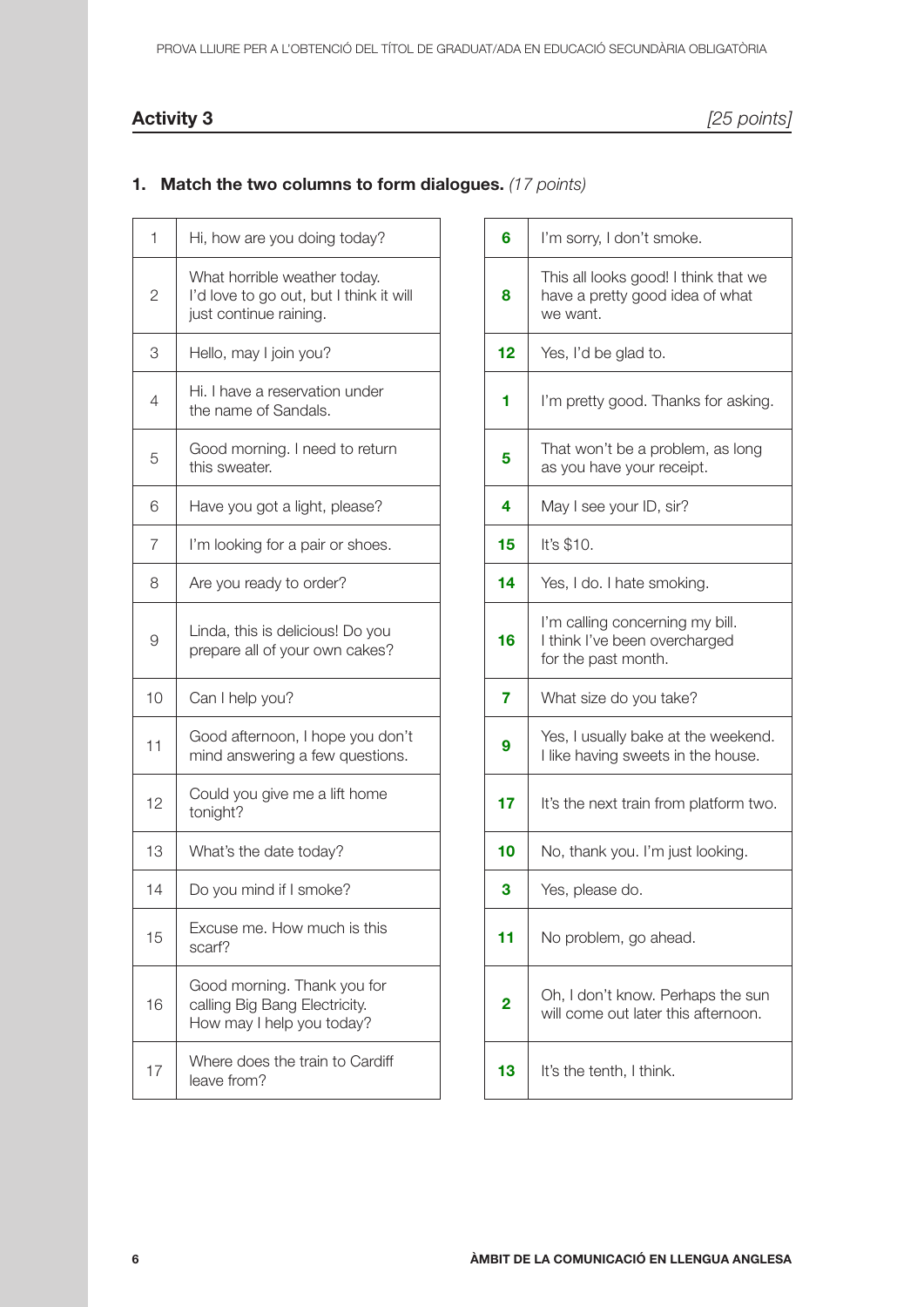**2. Underline the stressed syllable of each word. Then, circle the word which is different.** *[8 points]*

Example:



*NOTA PER AL CORRECTOR: Es donarà 1 punt per pregunta si hi ha un mínim de 3 paraules ben subratllades i 1 punt per pregunta si s'assenyala correctament la paraula que és diferent.*

#### **Activity 3**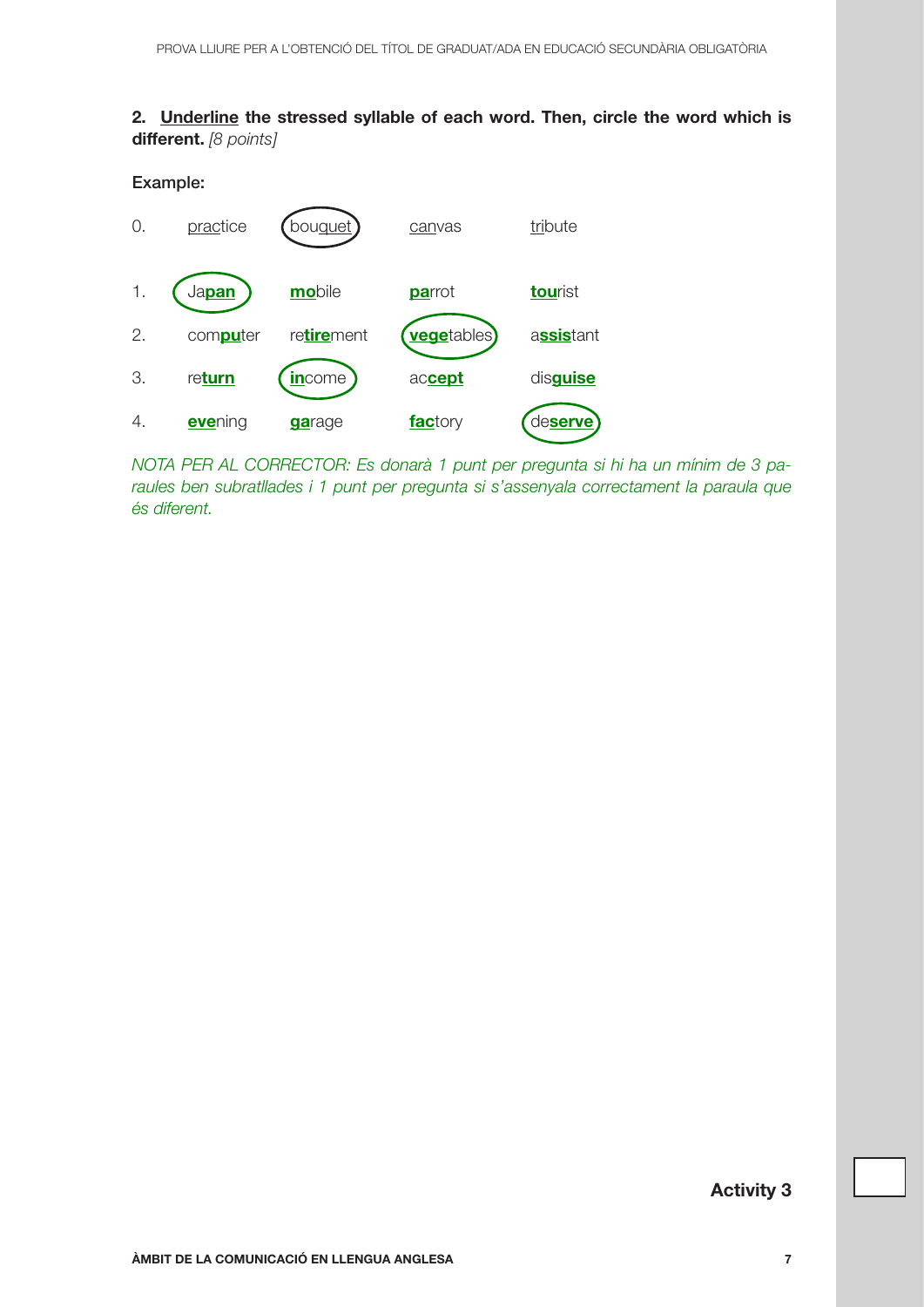**Write a text about your "dream holiday". Where would you go? What would you do? Who would go with you?**

**Don't forget to use suitable vocabulary, linking words and verb tenses.** *(About 70 words)*

#### **Criteris per corregir la redacció** *(sobre 25 punts)*

#### Valoració global (coherència i adequació): *10 punts*

*10-8 punts:* El text respon al tema demanat i incorpora els requeriments que es demanen. Es desenvolupa de manera adequada, ordenada i comprensible.

*7 o 6 punts:* El text respon a la tasca, però no incorpora tots el requeriments demanats. Es perceben idees desordenades, malgrat que el text és coherent.

*5 o 4 punts:* El text respon a la tasca, però presenta problemes de coherència i adequació al registre, tot i que pot incorporar o no els requeriments demanats.

*3 o 2 punts:* L'escrit no respon gaire a la tasca. Resulta difícil de llegir, presenta bastants problemes de coherència, adequació al registre i organització.

*1 o 0 punts:*

1 o 0 punts: Text no avaluable, massa curt, no respon a la tasca i no incorpora cap dels requeriments que es demanen. Text incomprensible.

#### Riquesa lingüística: *5 punts.*

*4-5 punts:* Utilitza un ventall ampli d'estructures, vocabulari i connectors de manera adequada al context. S'arrisca per aconseguir la comunicació. S'admet algun error de lèxic.

*2-3 punts:* Utilitza un ventall poc ampli d'estructures, vocabulari i connectors que es repeteixen.

*0-1 punts:* El text presenta moltes interferències lingüístiques i/o errors. No hi ha puntuació.

#### Correcció lingüística (morfosintaxi i ortografia): *10 punts*

Per cada errada ortogràfica o gramatical descomptarem 1 punt. Descomptarem 2 punts si l'errada és greu i dificulta la comprensió del text. No hi ha un màxim de punts a descomptar.

#### **Observacions**

*Aquestes definicions només són orientatives, la qual cosa no implica que, obligatòriament, la puntuació final hagi de ser un nombre enter.*

**Activity 4**

# **PUNTUACIÓ TOTAL Puntuació màxima: 100 punts**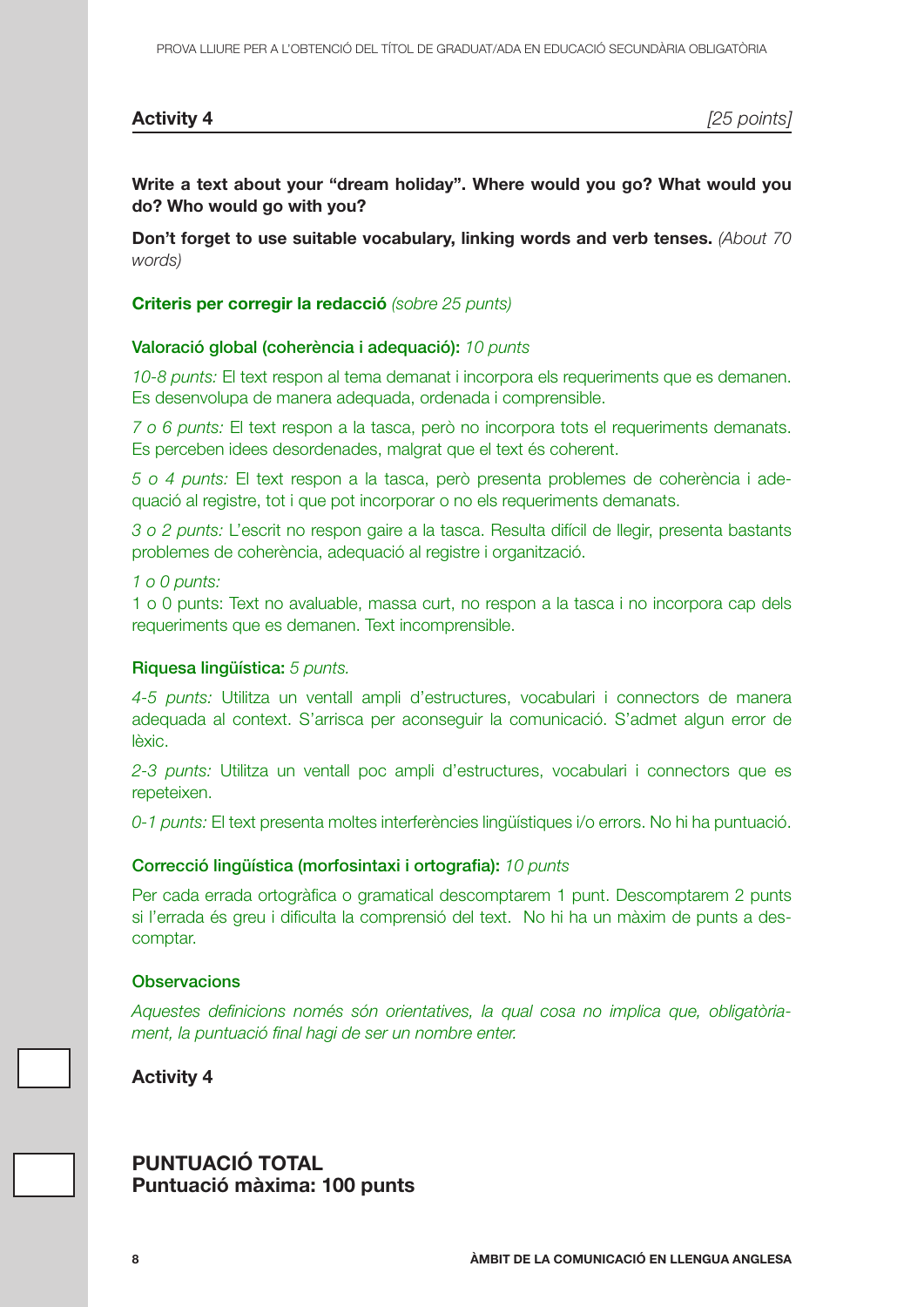#### **Transcripció dels textos orals**

#### **English 1 - Audio**

#### The Milkmaid

My first tale is of a milkmaid. Only yesterday, I looked down and caught sight of her – I did not fail to notice how pretty she was. I watched her going along the lane with a pail of milk on her head. And my rays set off her blonde hair and made her heart happy. I could see that she was chatting away to nobody but herself. I tuned in my ear and listened to what she was saying.

"This lovely creamy milk will give me plenty of butter to churn," she said. "Yes, I will make the best butter, and I will take it to market. I will get a good price for my butter, and with the money I make, I will buy a lot of eggs for hatching. How nice it will be when the yard is full of fine young chicks! Then, when May Day comes I will sell the hens, and with the money I'll buy a lovely new dress for the fair. All the young men will look at me. They will come and try out their smooth talk on me, but I shall very quickly send them about their business!"

She smiled, as she thought of the witty one-liners that she would deliver to all the smooth-talking young men. And as she imagined the scene, she tossed her head scornfully. But oh! Down fell the pail – and out spilt the milk onto the ground. The white creamy liquid trickled into the ditch, and with it, the pretty maid's day dreams – her butter, her profit, her chickens, her eggs, her new dress, and her vain young men – all disappeared into the ground.

I looked down on all this and tried not to smile at the poor milkmaid's misfortune. But I could not help remembering the words of a wise old lady: Don't count your chickens before they are hatched. It's a very valuable lesson in life.

*http://www.storynory.com/2011/11/28/three-bright-aesop-tales/*

#### **English 2 - Audio**

#### The Old Man and the Figs

In Roman times, The Emperor Hadrian was riding with his army through Galilee. As he passed down a lane, he noticed a very old man planting a fig tree in his garden. The Emperor ordered a solider to bring the ancient gardener before him.

He then spoke to him as follows: "Old man, why are you planting that tree? The time to plant it was in your youth, to bear you fruit for your old age. It's too late now. At this stage of life you can't hope to live to taste the fruit from it."

The old man bowed before the Emperor as best as his back would let him, and answered, "In my youth I worked, and I still work. With God's good pleasure I may yet try the fruit of this tree I plant. I am in His hands."